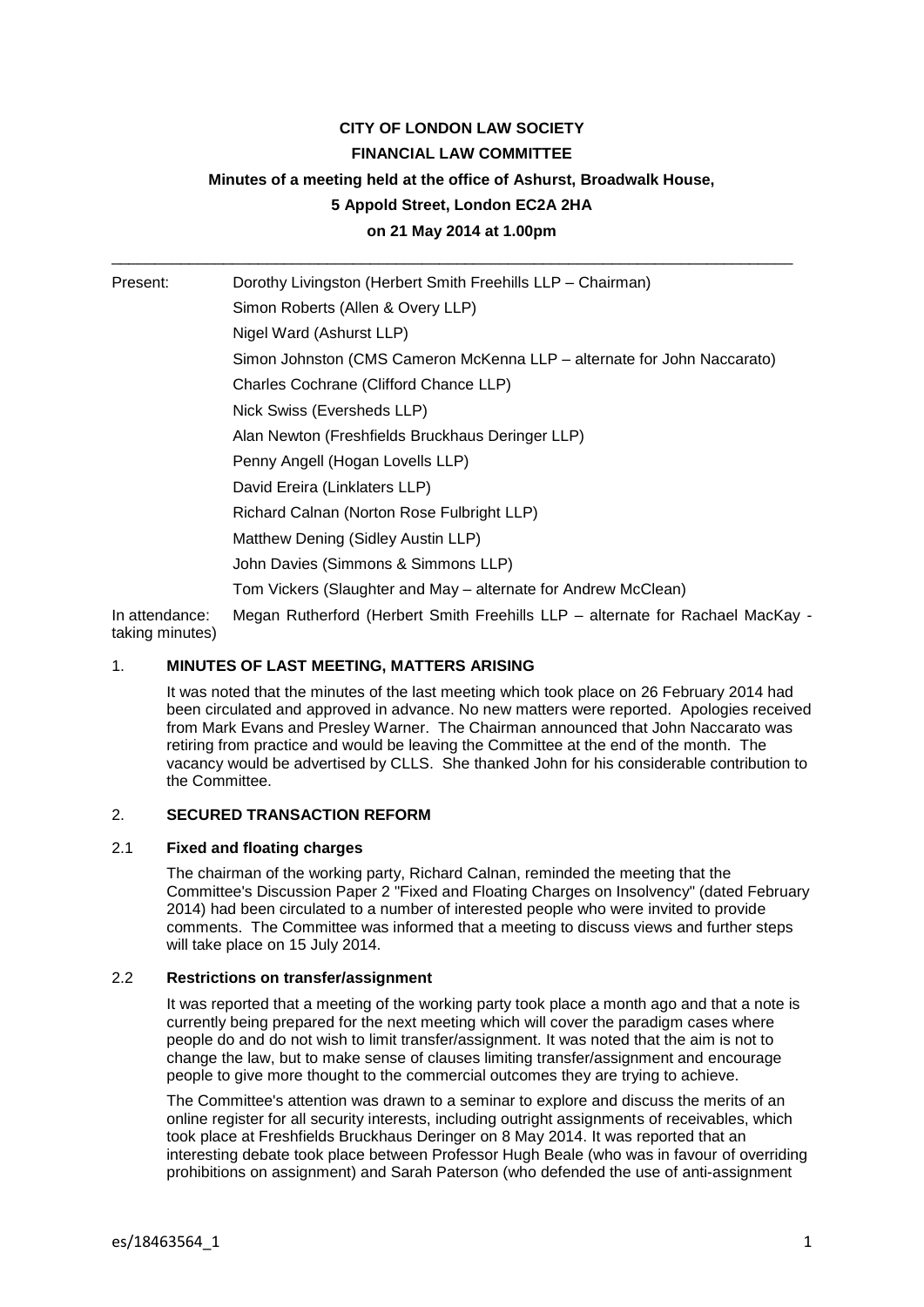clauses) and that Professor Louise Gullifer led a discussion on proposals for an online registration of interests in receivables. The slides to these presentations are available on the Secured Transactions Law Reform Project website.

### 3. **CASE ON MEANING OF "DEBENTURE": FONS HF (IN LIQUIDATION) V CORPORAL LTD AND PILLAR SECURITISATION LIMITED [2014] EWCA CIV 04**

It was noted that in *Fons HF (In Liquidation) v Corporal Ltd* [2014] EWCA Civ 304 a charge over the shares in a company, which defined "shares" widely as including "debentures", was held to capture inter-company shareholder loans. Debenture was given an extension of its ordinary meaning of a document which creates or acknowledges debt.

The judgment was thought to be surprising, as it had previously been thought that loan agreements under which loans are to be made in the future, and subject to the satisfaction of conditions precedent, neither "create" or "acknowledge" debt (in this case, only one of the two loans had already been advanced when the agreements were entered into). The Committee was informed that the case is not going to appeal. It was noted that it may be possible to confine the case to its facts, but this was not certain given the terms of the main judgment.

The Committee discussed a draft letter it had been asked to endorse from the CLLS (Regulatory and Financial Law Committees) to HM Treasury. The letter highlights the regulatory implication of the *Fons* decision, namely, that loan agreements could be regulated investments for Financial Services and Markets Act 2000 (FSMA) purposes. The Committee was awaiting a further draft which had been expected last week. The Committee was of the view that, in order to take the letter (as currently drafted) forward, amendments should be made to clarify what the Regulatory Committee is asking HM Treasury to do.

Afternote: The revised draft has been approved and sent and will appear on the CLLS website. The Committee will be represented at a meeting with the Treasury organised by the LMA in order to discuss this issue.

# 4. **CAPITAL REQUIREMENTS REGULATION (575/2013) ARTICLE 194(1) AND LEGAL OPINONS**

It was noted that of Article 194(1) of the Capital Requirements Regulation 575/2013, which requires institutions to undertake due diligence measures to ensure that their credit risk mitigation techniques are effective and legally enforceable in all relevant jurisdictions, could potentially mean that, on all secured loans, banks would need to procure external legal opinion.

It was noted that the European Banking Authority (EBA) has provided a helpful response to this issue: an internal opinion may be sufficient (provided that it is "independent, written and reasoned") and it may be possible to rely on a generic opinion (Single Rulebook Q&A, question ID: 2013\_23).

It was also noted that the European Supervisory Authorities (ESAs) were consulting on important regulatory technical standards dealing with the use of uncleared margin in the European derivatives markets and the consultation was open until July  $14<sup>th</sup>$ . The draft regulatory technical standards appeared to prescribe the form of legal opinions that would be required to be given in certain circumstances. There were various issues raised by the proposed language.

The Committee felt that the issues raised were not just City of London issues and that aspects would need discussing with ISDA and other international bodies.

# 5. **STATUTORY AUDIT SERVICES MARKET INVESTIGATION AND BAN ON "BIG FOUR" CLAUSES**

The Committee was reminded that the Competition Commission's (now the Competition and Markets Authority (CMA)) has revised its timetable to implement remedies following its final report (dated October 2013) in light of developments at the EU level and that the CMA is expected to issue further consultation in Q3 2014.

At the EU level, it was noted that the European Parliament and European Council have adopted the Commission's proposals to amend the Statutory Audit Directive and introduce a new Regulation on audit, which includes a prohibition on "big four" clauses.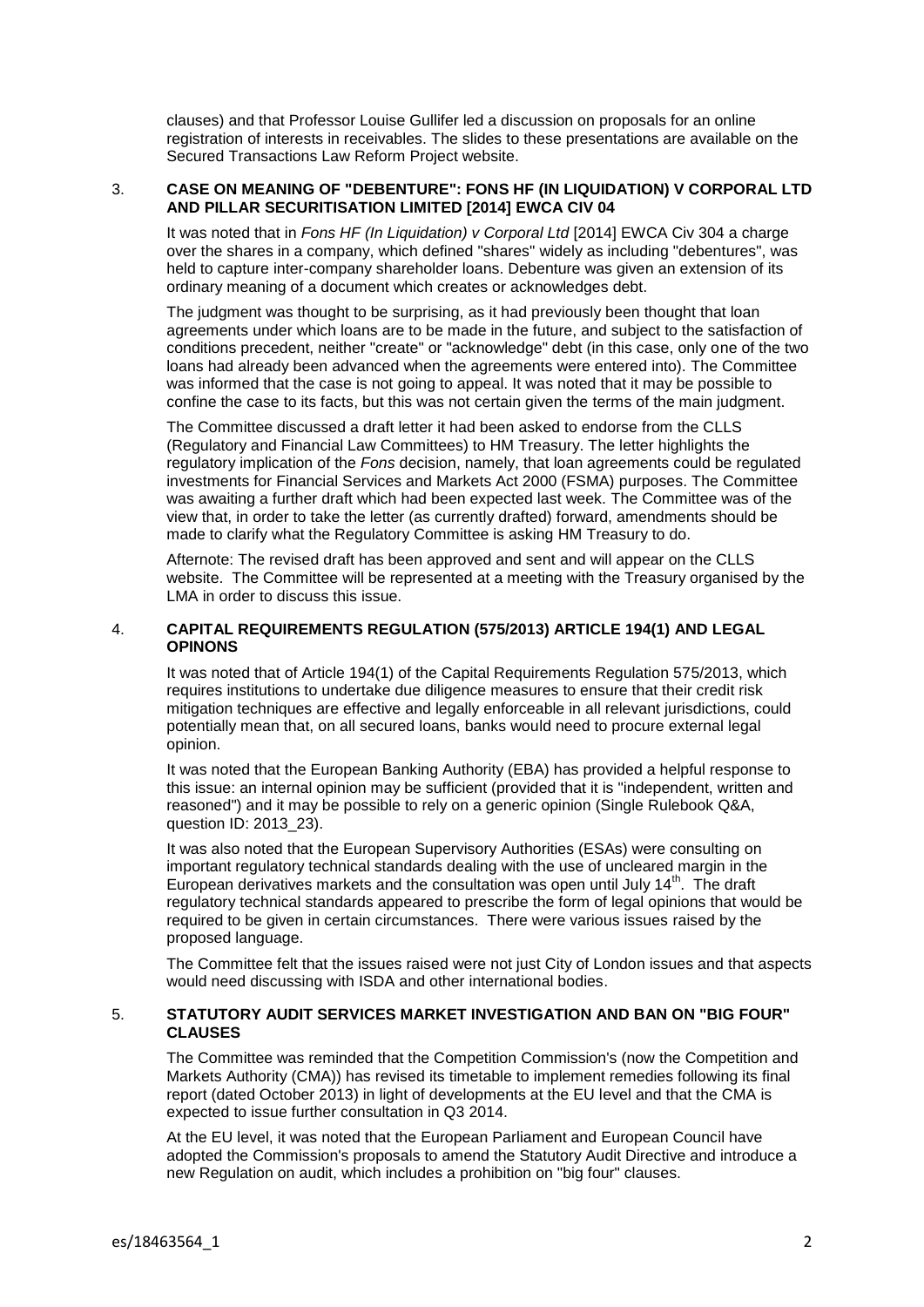The Committee was of the view that for many major companies there were, in practice, no alternatives to one of the big four. The prohibition might, however, add to costs for borrowers as lenders might instruct their own auditors at the borrower's expense, if dissatisfied with the quality of the borrower's auditor. The EU language was rigid, compared with that discussed with the Competition Commission and therefore increased the possibility that banks would find this was the only way to manage audit risk.

The Committee was of the view that the LMA will take the lead on this issue. However, it was noted that it might be worth seeking clarification from the EBA with respect to retroactive effect (there is no grandfathering) and extraterritoriality. The Chairman would take this forward in conjunction with other interested bodies.

# 6. **UK CRIMINAL CARTEL OFFENCE**

It was noted that the amended version of the cartel offence (which removes the dishonesty requirement) came into force on 1 April 2014 and that this could have implications (i) at an early stage in a transaction and (ii) for the loan agreement itself. (See the Competition Law Committee's submissions at the draft stage of the legislation on the CLLS website.)

Consultation within firms between Finance and Competition lawyers on this issue would be helpful to practitioners to the extent this has not already happened.

Afternote: The LMA has issued a notice to members on this issue.

[http://www.lma.eu.com/uploads/files/LMA\\_Notice%20on%20the%20application%20of%20](http://www.lma.eu.com/uploads/files/LMA_Notice%20on%20the%20application%20of%20competition%20law%20to%20syndicated%20loan%20arrangements.pdf) [competition%20law%20to%20syndicated%20loan%20arrangements.pdf](http://www.lma.eu.com/uploads/files/LMA_Notice%20on%20the%20application%20of%20competition%20law%20to%20syndicated%20loan%20arrangements.pdf)

# 7. **FINANCIAL STABILITY**

## 7.1 **Banking Reform Act 2013, Bail-in, EU Recovery and Resolution Directive proposal and Liikanen Regulation**

- a. The Committee was informed that earlier today members of the Committee and the CLLS Insolvency Law Committee attended a meeting with HM Treasury regarding their response to the bail-in consultation (dated May 2014). It was reported that HM Treasury was relatively receptive to the issues raised and that it now appeared that progress will be slowed so that secondary legislation regarding bail-in powers will be implemented together with implementation of the Recovery and Resolution Directive (RRD). The Committee was informed that a further consultation is expected in July 2014, with legislation expected to come into force by 1 January 2015.
- b. It was noted that the RRD has been approved by the European Council and European Parliament. It was noted that the deadline for transposition into national law is the end of 2014 and the deadline for applying the provisions on the bail-in tool is 1 January 2016, but the UK proposes to "front-run" the application by more than 12 months. The Committee was of the view that, in practice, bail-in would be restricted to "going concern loss absorbing capital" (GLAC) and would only be used in relation to holding and operating companies (not deposits and derivatives), but the law would allow greater flexibility and the RRD may sometimes require other creditors to be bailed in.

### 7.2 **Non-bank Resolution Regimes**

Nothing new to report.

### 7.3 **Structural Reforms**

The Committee was reminded that in January 2014 the EU Commission published a draft Regulation on the Structural Reform of Banks and that this, like Volcker, would require affected banking groups to dispose of their proprietary/own account operations completely, subject to discretionary exemption for individual banks subject to existing national solutions of equivalent value. It was noted that this is not expected to progress until 2015.

It was noted that the Regulation's possible terms complicate the UK's preparation of legislation for ring-fencing of key banks but, nevertheless, HM Treasury continues to work on